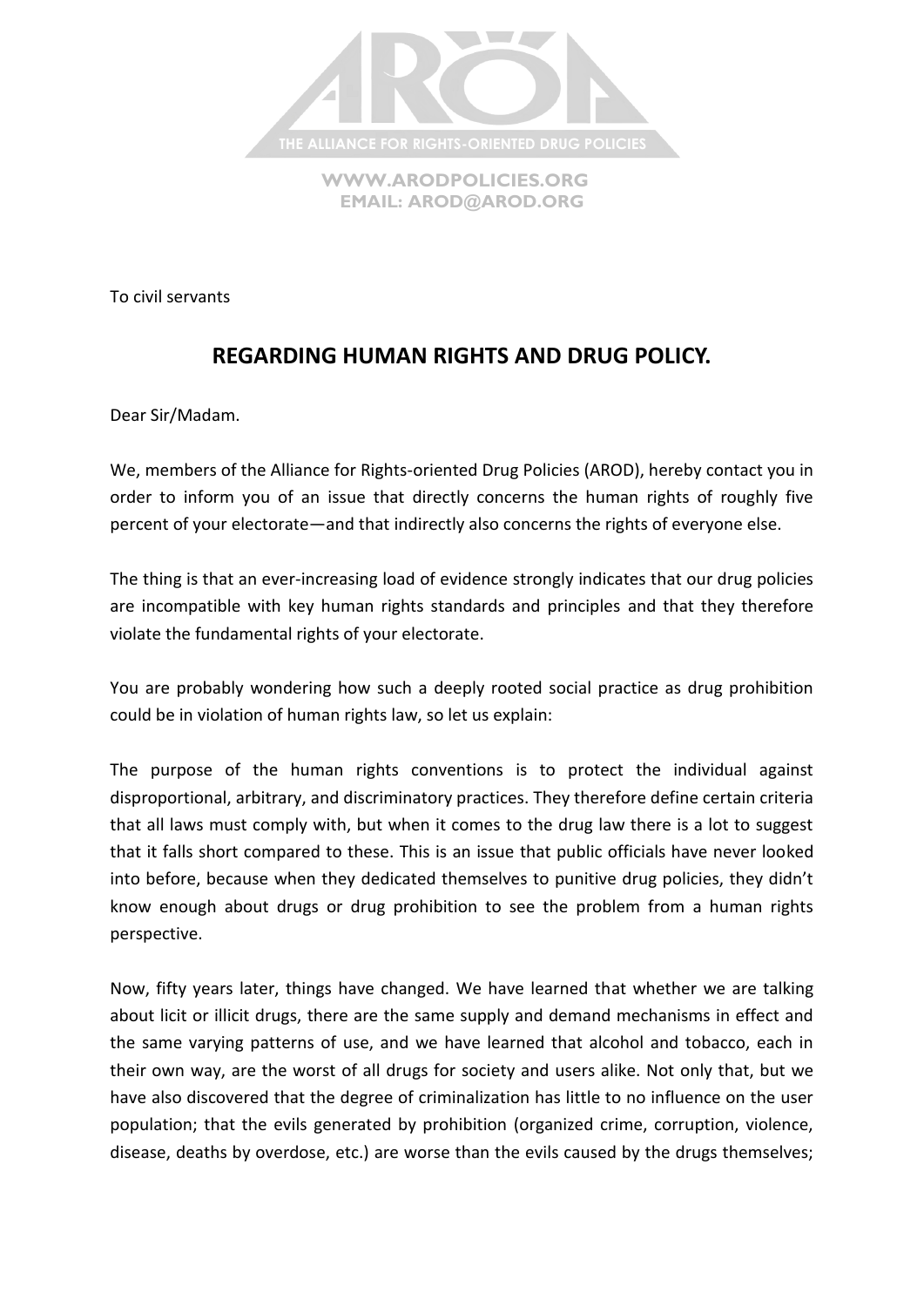

and that a health-oriented approach, like the one we have for alcohol, is a much more sensible solution to the drug problem.

In other words, as we have wised up, we have learned that the idea of prohibition is built on a series of faulty premises. And when we take into account that (1) the separation between licit and illicit drugs is nonsensical and (2) that less invasive—and more prudent—means than the law-and-order approach is available, we also have a sound basis for arguing that today's policies are incompatible with key human rights principles, such as that of equality (non-discrimination) and proportionality.

This being the case, as a civil servant you have certain obligations not only to your electorate but humanity at large, and to further clarify the situation you hereby receive Human Rising: The Prohibitionist Psychosis and its Constitutional Implications (2018).

This report will tell you everything you need to know. As it demonstrates how unconsciousness and powerpolitics have informed drug policy, it elaborates on why our drug policies are incompatible with human rights law, and it also enlarges on our civil servants' duties in this situation.

You can also, if you want to learn more about all this, visit our website at www.arodpolicies.org. In the reading room section you will find plenty of scholarly works that support the factual picture, and as you can see there are many drug policy experts and professors of law who can verify that our drug policy represents a discriminatory, arbitrary, and disproportional practice.

We would like to emphasize that if this is so, then there can be no doubt that we are dealing with a gross violation of human rights. The purpose of human rights law is to protect us from such practices, and so we ask that you do what you can to ensure that our drug policies' relationship to the human rights conventions is properly reviewed.

As a politician you have several means at your disposal to get his done, and we expect nothing less than that you begin working towards the creation of an independent, impartial, and competent tribunal whereby the issue can be satisfactorily resolved.

Considering that drug prohibition is a worldwide problem, organized at the top from the UN level, the most sensible thing would be to have the issue resolved internationally. The UN General Assembly shall have a Special Session on drugs in 2019, and if this amounts to nothing but another talk-club for adherents of the prohibitionist regime, we suggest that you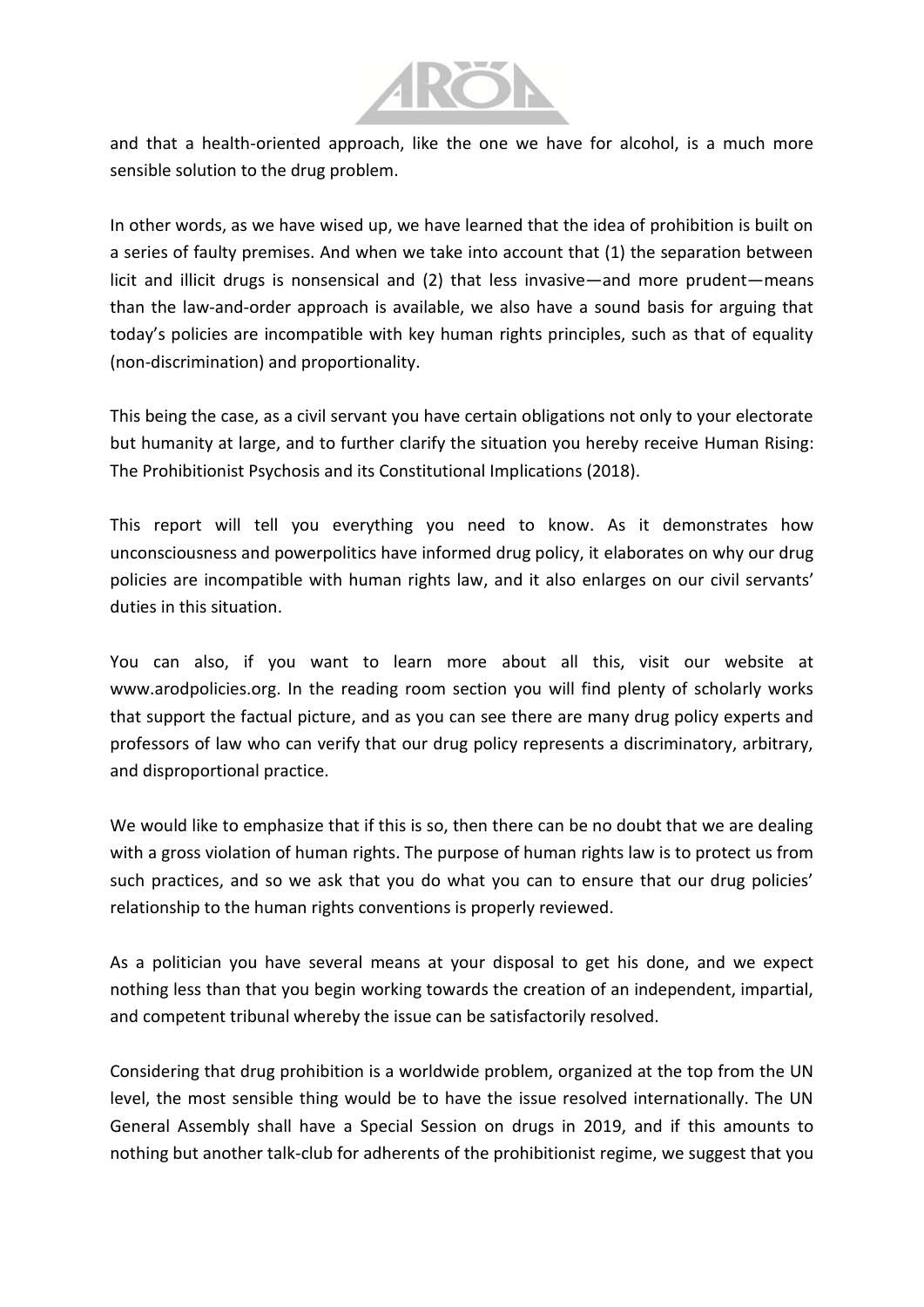

do everything in your power to get the issue of Human Rights compatibility put on the agenda of the next CND meeting.

Alternatively, you can see to it that the drug laws nationally are put to the test of reason. Part 4 of Human Rising elaborates on this bit, and if you have any thoughts on this matter, we would like to hear from you.

In any event, regardless of whether a national or international commission is set up, there are four questions that must be answered to the satisfaction of an impartial, independent, and competent tribunal for drug prohibition to be found compatible with human rights law. Provided that our civil servants recognize the rights-oriented debate, these questions are basically the same, and can, using cannabis as an example, be stated like this:

• Whereas all comparisons of the problems associated with cannabis and legal drugs like alcohol and tobacco demonstrate that the legal ones are more harmful to users' health and more destructive to us as a society: How will you defend present policies? How can you, without building your drug policy on a discriminatory practice—and thus violate the principle of equality—argue in favor of a health-oriented approach toward alcohol users and a continued criminalization of cannabis users?

• Whereas there is the same supply and demand factors involved when it comes to cannabis and other drugs like alcohol and tobacco, and whereas the different groups of drugs also have the same varying patterns of use associated with them: How will you justify the persecution and the demonization of the drug law violators? What sort of crimes against his fellowmen has a cannabis producer, transporter or seller committed that an alcohol producer, transporter or seller has not?

• Whereas virtually all of the world's leading drug policy scholars are in agreement that the drug laws have had worse consequences for society in general and users in particular than the drug use itself would have had, and whereas more and more organizations and commissions publish reports that confirm the same: How will you, from the growing evidence base that suggests the cure (cannabis prohibition) is worse than the disease (cannabis use) defend current policies as measured against the principle of proportionality?

• Whereas a majority of drug policy experts agree that there was a moral panic behind the outlawing of cannabis; whereas these professionals acknowledge that its current classification makes no sense; whereas scholarly works such as James Ostrowski's Answering the Critics of Drug Legalization, Douglas Husak's Drugs and Rights, and David A.J. Richards' Sex, Drugs, Death, and the Law have thoroughly refuted the traditional arguments in favor of criminalization; whereas an independent, impartial, and competent tribunal (the Cannabis-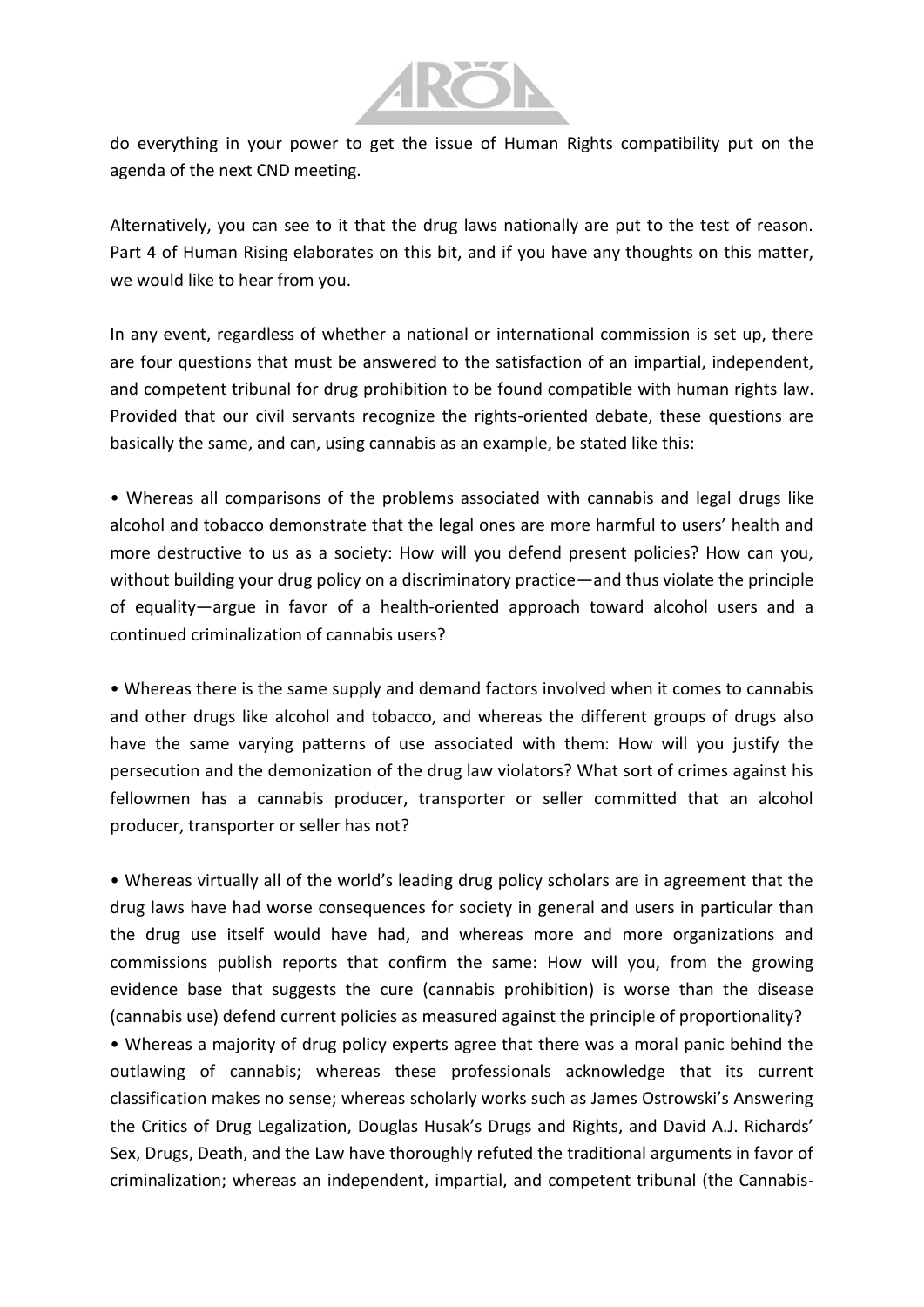

tribunal in the Hague, 2008) has already qualified the prohibitionist argument as "based on fallacies" and "absolutely worthless", and whereas the drug laws thus seem to build their credibility on a series of faulty premises: Considering the fact that the enemy image of cannabis has proven vastly exaggerated; considering that the separation between the licit and illicit substances has proven an arbitrary divide; considering that that the evidence is increasingly clear that the drug laws have failed in reducing their supply and demand; considering that American, as well as European decriminalization experiments have shown a health-oriented approach to be more successful in dealing with the harms caused by drug use; considering that the cure has proven worse than the disease to the degree that the harms caused by prohibition now have become so enormous that they threaten to undermine the very fabric of our society; considering that paternalistic and moralistic arguments have failed, and considering that you can no longer justify prohibition on the basis that (1) it suppresses different types of crime, (2) that it protects our youth and the wellbeing of society, (3) that drug abuse has substantial economic and social costs, (4) that cannabis use is intrinsically immoral and degrading in nature, (5) that its use is selfdestructive, dangerous and may cause a variety of harms, including physical injury, addiction and death, (6) that it is a gateway drug, (7) that its use is not a victimless crime since it causes harm to others, and (8) that we do not know the consequences of legalization: All this considered, what compelling reasons can there be for prohibition, and in what way are its means tailored towards its explicitly stated ends?

These questions summarize the essence of the rights-oriented debate, and if drug prohibition really is compatible with human rights law, then it should be easy enough for a prohibitionist to answer them.

So far, however, no one has been interested in doing so. As a matter of fact, prohibitionists in government and elsewhere have gone out of their way to ignore the implications of the rights-oriented debate; some have even gone so far as to suggest that drug users are exempt from the human rights conventions, and should our civil servants continue this trend, then they must invalidate this chain of reasoning and answer the following question:

• Whereas the fundamental principle from which our system of law follows is that the individual is to have as much freedom, responsibility, and self-determination as absolutely possible (that is, as compatible with a similar right and freedom of others); whereas to whatever degree our rights and freedoms shall be restricted weighty societal considerations must necessitate such actions (that is, they must be required for the protection of the general welfare and the purpose of securing due recognition and respect for the rights and freedoms of others); whereas the purpose of human rights law is to see to it that this is so and to protect the individual from undue, unjust, and arbitrary interferences; whereas at the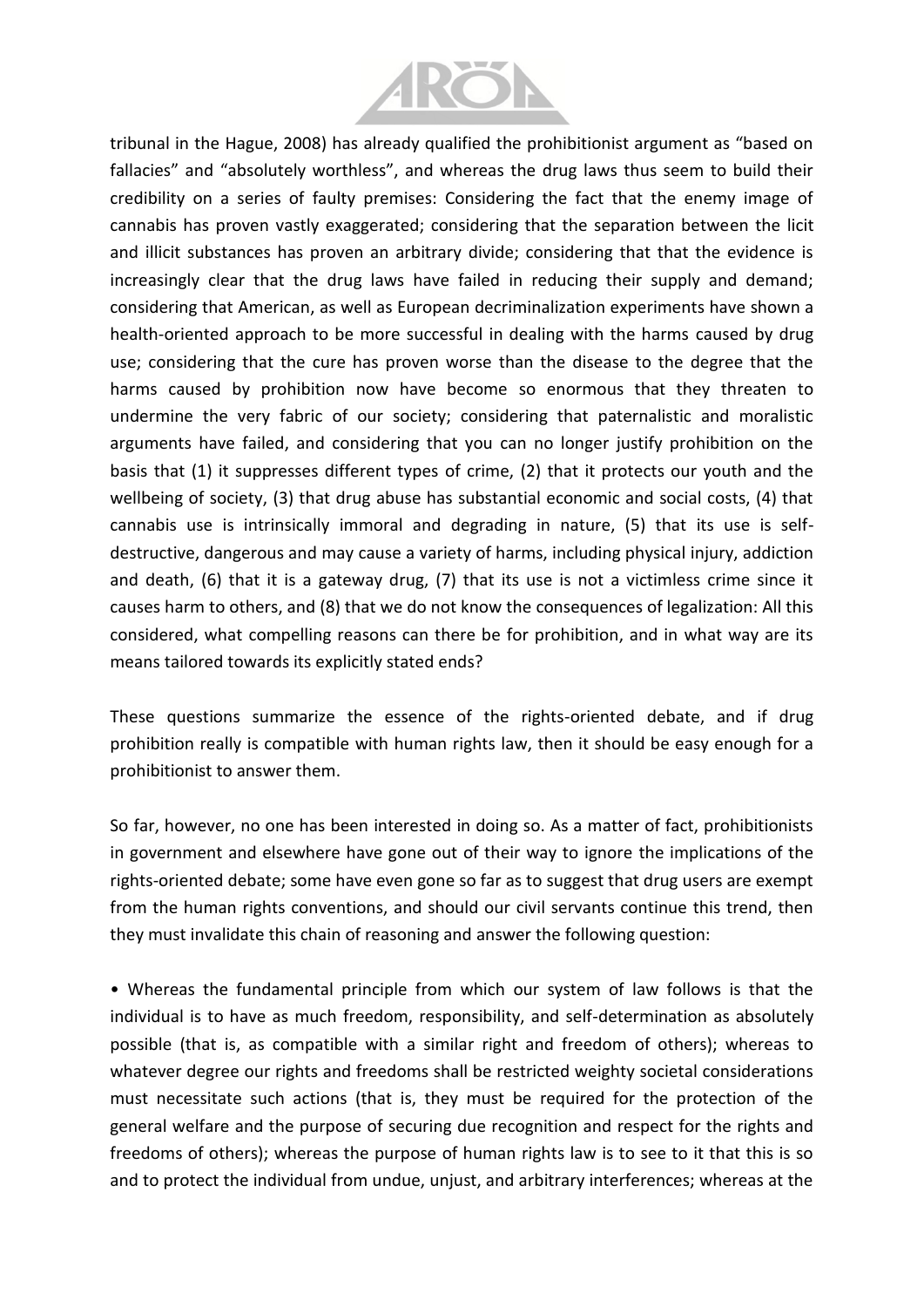

core of the human rights conventions we therefore find certain legal principles, principles that are derived from the Wholeness concept, are mirrored in all humanitarian values, and bring together constitutional law, social contractarian thought and moral theory; whereas the articles of the conventions are the result of these principles and established to promote them so that their light can shine forth as we mature as a society towards greater levels of understanding; whereas these conventions thus is established to ensure to all people, without distinction of any kind, protection against discriminatory, unjust, arbitrary and disproportional practices; whereas this obviously includes the world's 200-300 million drug users, and whereas the objective of human rights law therefore is to secure also to them the rights and protections recognized in the human rights conventions: Considering that you undertake to strive for the advancement and observance of the rights and protections recognized in these conventions; considering that the principles you have a duty to promote and protect establish certain criteria that our system of law must be in accordance with in order to be lawful; considering that the abolitionists have assembled overwhelming evidence that the drug laws, as measured against these criteria, are found wanting; considering that these laws' societal function and consequence has been so devastating that they fulfill the criteria as gross human rights violations and crimes against humanity; considering that the abolitionists have presented documentation that legal scholars and drug policy experts around the world have concluded the same; considering that former officials of such stature as UN Secretary General and High Commissioner for Human Rights are among the people who have attested to this factual picture; considering that you have been presented with four questions that must be answered to the satisfaction of an independent, impartial and competent tribunal if these scholars' and experts' conclusions are to be refuted; considering that the prohibitionist regime has never been submitted to the test of reason and that our officials hitherto have refused to respond to these questions; considering that the rule of law demands that they be answered, but that every official so far confronted with the matter has flouted his duties and denied us our right to an effective remedy; considering that up to 300 million drug users therefore are without the protection of human rights law and considering that the validity of the social contract and your credibility as civil servants now depends on the degree to which you take the promotion and observance of human rights law seriously; considering that your responsibility not only to the world's drug users, but humanity at large, the rule of law, and the human rights conventions you have a duty to protect and promote is clear; considering that objectively speaking there is no doubt that the abolitionists' concerns are valid and that in order to protect the integrity of the principles at the heart of the conventions you therefore need to see to it that human rights law rules supreme, that the matter is properly reviewed, and that these questions are satisfactorily answered; considering that if you fail to do so without adequately addressing the issues raised herein—that is, explaining wherein this chain of reasoning you disagree and/or what more corroboration we need to substantiate our